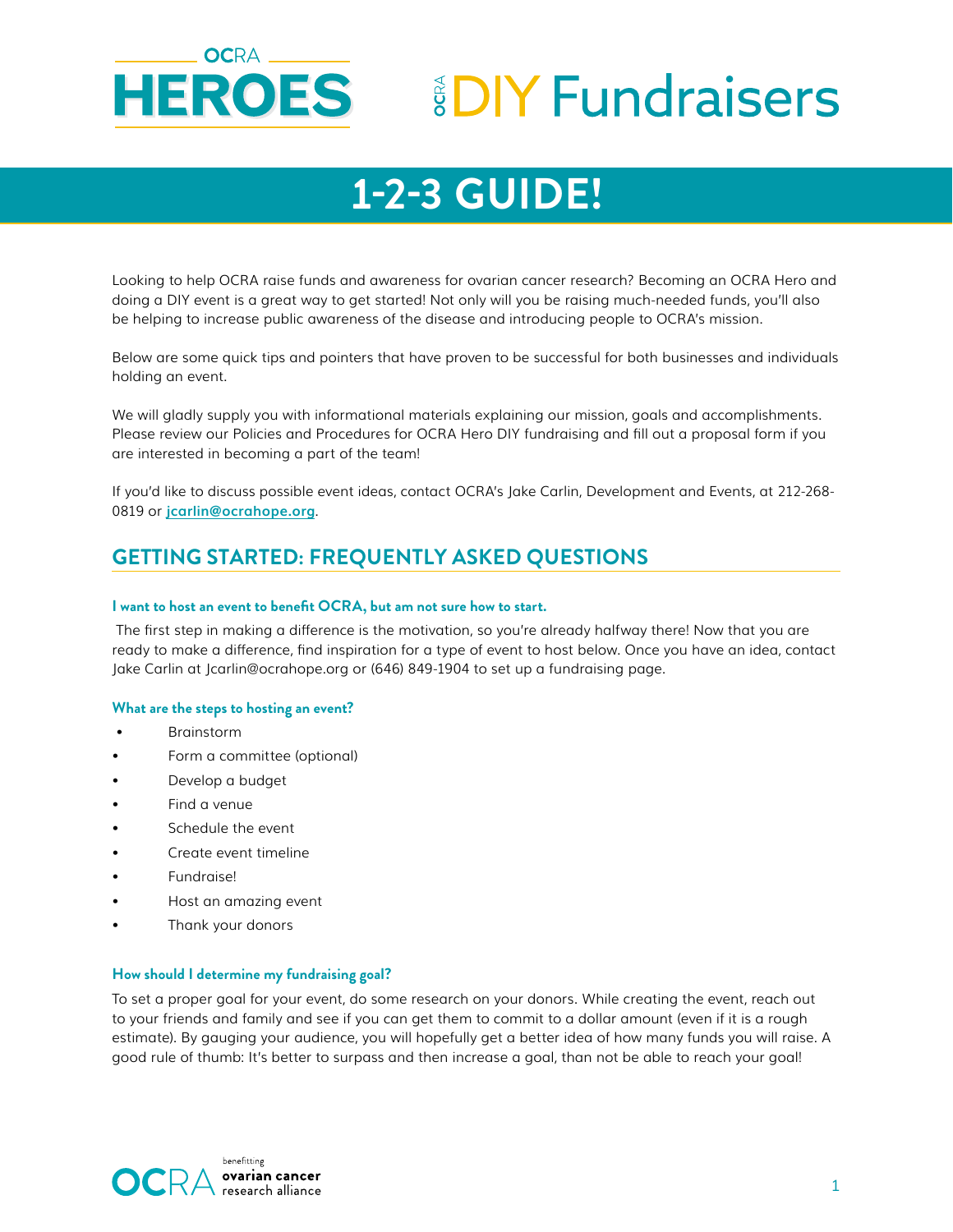#### **How do I secure a venue for my event?**

Look for venues where you (or your friends) have a connection. New venues or locations in your area are a great place to start because they will attract new people. OCRA can provide an official letter that confirms your event is a charity fundraiser.

#### **How does OCRA support my efforts?**

OCRA will be with you every step of the way! We can provide you with OCRA branded material, list your event on our calendar, and send out a targeted email promoting your event. Along with that, if you ever have any questions or need guidance, we're here as your expert fundraisers.

#### **Should I create a committee for my event?**

Although every event is different, we strongly recommend creating a committee to plan and host your event. The more people working together to host the event, the better! Assign specific roles, such as recruiting sponsors, managing logistics, or creating marketing materials. By having a dedicated and motivated committee it allows each of you to focus your efforts to one particular aspect of the event.

#### **Are donations to my event tax-deductible?**

Monetary donations made to OCRA are tax deductible. The donation must be made directly to OCRA either offline, such as a check, or online through your fundraising page on Ocrahope.org. If you collect all the funds from your event and write one large check to OCRA, then we cannot provide tax letter to all those who contributed.

#### **Can I designate my funds toward a specific aspect of OCRA's mission?**

If your DIY event raises more than \$20,000, then you are eligible for our Partners in Science program. The Partners in Science program was created to provide amazing individuals who go above and beyond in their fundraising to direct funds towards a specific research project, all of which have been selected by OCRA's illustrious Scientific Advisory Committee as the most promising research projects in the field. Our Partners in Science programs allows you to be a part of this vital funding and help fund cures.

#### **Will OCRA pay for my expenses?**

If there must be expenses incurred for the event, responsibility lies with the hosting volunteers and/or organizers of the event. OCRA will not be liable for any costs or expenses. We suggest you outreach to local companies and donors to underwrite and sponsor aspects of your event, or get all goods and services donated. Ovarian Cancer Research Alliance preserves the public trust by taking all reasonable steps to ensure rigorous accountability in its efforts, transparency in its financial operations, and stewardship of donors' funds.